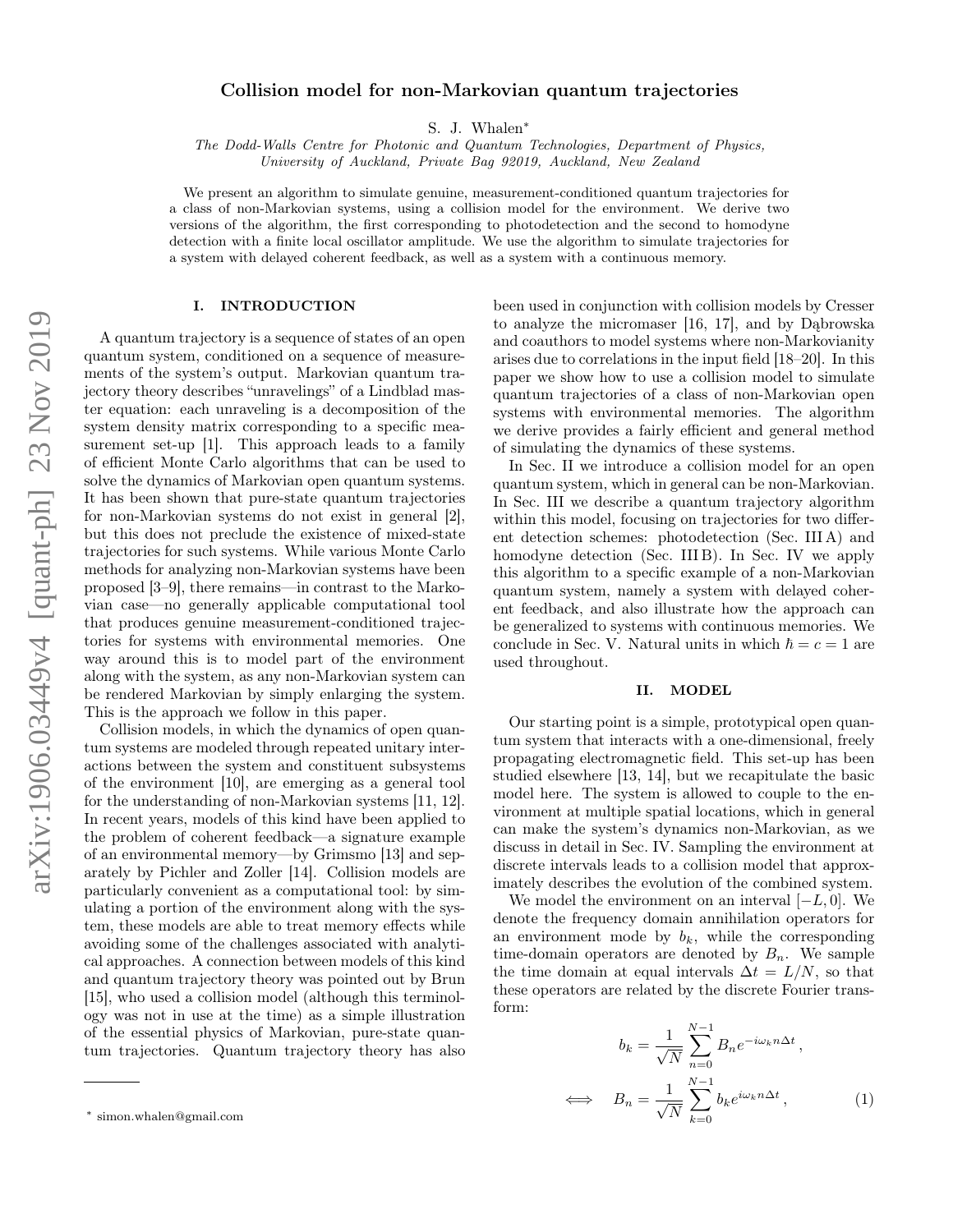where  $\omega_k = 2\pi k/L$ . Because we are using natural units, the time domain operator  $B_n$  can also be thought of as representing the environment field between positions  $-n\Delta t$  and  $-(n+1)\Delta t$ .

We now introduce a system with creation and annihilation operators  $a^{\dagger}$  and a. The Hamiltonian for the combined system can be split up as

$$
H = H_S + H_E + H_I. \tag{2}
$$

Here  $H<sub>S</sub>$  describes the internal dynamics of the system, while

$$
H_E = \sum_{k=0}^{N-1} \omega_k b_k^{\dagger} b_k \tag{3}
$$

generates the free evolution of the environment. The interaction between system and environment is described, in the rotating-wave approximation, by

<span id="page-1-2"></span>
$$
H_I = \sum_{k=0}^{N-1} \left( \kappa_k a^\dagger b_k + \kappa_k^* b_k^\dagger a \right), \tag{4}
$$

where

<span id="page-1-1"></span>
$$
\kappa_k = \frac{1}{\sqrt{L}} \sum_{n=0}^{N-1} \gamma_n e^{i\omega_k n \Delta t}, \qquad (5)
$$

with  $\gamma_n$  being a position-dependent coupling strength. Substituting  $\kappa_k$  from Eq. [\(5\)](#page-1-1) into Eq. [\(4\)](#page-1-2) and reexpressing in terms of the time domain operators  $B_n$  gives

<span id="page-1-8"></span>
$$
H_I = \frac{1}{\sqrt{\Delta t}} \sum_{n=0}^{N-1} \left( \gamma_n a^\dagger B_n + \gamma_n^* B_n^\dagger a \right) . \tag{6}
$$

We use this form of the interaction Hamiltonian in what follows.

The evolution of the system is described by the unitary operator  $U(t) = e^{-iHt}$ . For small  $\Delta t$  we can make the approximation

<span id="page-1-3"></span>
$$
U(\Delta t) \approx \Delta U_E \Delta U_{SI} \,, \tag{7}
$$

where  $\Delta U_E = e^{-iH_E\Delta t}$  and  $\Delta U_{SI} = e^{-i(H_S + H_I)\Delta t}$ . Equation [\(7\)](#page-1-3) leads to an algorithm for approximating the evolution of the system and environment. First, the state is evolved with  $H_S + H_I$  through a time  $\Delta t$ , which is equivalent to applying  $\Delta U_{SI}$ . The free evolution of the environment is then accounted for by applying  $\Delta U_E$ . Using  $e^{iH_E t}b_k e^{-iH_E t} = b_k e^{-i\omega_k t}$ , we can see that

<span id="page-1-5"></span>
$$
\Delta U_E^{\dagger} B_n \Delta U_E = \frac{1}{\sqrt{N}} \sum_{k=0}^{N-1} b_k e^{i\omega_k (n-1)\Delta t} = B_{n-1}, \quad (8)
$$

showing that excitations in the environment propagate in the direction of decreasing  $n$ .

To make the effect of  $\Delta U_E$  more explicit, we fix a basis for the environment by defining the number states

<span id="page-1-7"></span>
$$
|k_{M-1},\ldots,k_0\rangle = |k_{M-1}\rangle\cdots|k_0\rangle , \qquad (9)
$$



<span id="page-1-6"></span>FIG. 1. Two time steps of the unitary collision model described in Sec. [II.](#page-0-1) In the first step (top) the system interacts with the  $n^{\text{th}}$  environment subsystem for a time  $\Delta t$ . Between the first and second steps, the unitary  $\Delta U_E$  is applied, which as indicated by Eq. [\(10\)](#page-1-4) can be thought of as translating the environment to the right. As such, in the second step (bottom) the system interacts with the  $(n+1)$ <sup>st</sup> subsystem. The open-system dynamics depicted in this diagram are Markovian, because the system  $S$  couples to the environment at a single location.

where  $0 < M \leq N$ , and where  $|k_n\rangle$  is a number state of a single environment oscillator. We can express any state of the environment, which we recall comprises  $N$  oscillators, as a linear combination of the states  $|k_{N-1}, \ldots, k_0\rangle$ . Equation [\(8\)](#page-1-5) then leads to

<span id="page-1-4"></span>
$$
\Delta U_E | k_{N-1}, \dots, k_1, k_0 \rangle = | k_0, k_{N-1}, \dots, k_1 \rangle . \tag{10}
$$

We thus arrive at a collision model describing our system. In this picture, the system interacts stroboscopically with an environment comprising a chain of harmonic oscillators whose annihilation operators are  $B_n$ . In the first stage of the evolution, the system interacts with these environment oscillators according to the Hamiltonian  $H_S + H_I$  for a time interval  $\Delta t$ . In the second stage, the unitary operator  $\Delta U_E$  is applied; as Eq. [\(10\)](#page-1-4) shows, this shifts any excitations in the  $n<sup>th</sup>$  oscillator into the  $(n-1)$ <sup>st</sup> for  $n > 0$ , while excitations in the zeroth oscillator end up in the  $(N-1)$ <sup>st</sup>. These stages are iterated to produce  $\Delta t$ -periodic samples of the system state. Two time steps of this evolution are illustrated, for a Markovian system, in Fig. [1.](#page-1-6)

#### <span id="page-1-0"></span>III. TRAJECTORY ALGORITHM

Due to the periodic boundary condition implicit in Eq. [\(1\)](#page-0-2), the model presented in the previous section will eventually begin to display unphysical behavior, as excitations in the zeroth oscillator "loop around" to the  $(N-1)$ <sup>st</sup>. We can avoid this by simulating a measurement of the zeroth environment oscillator to disentangle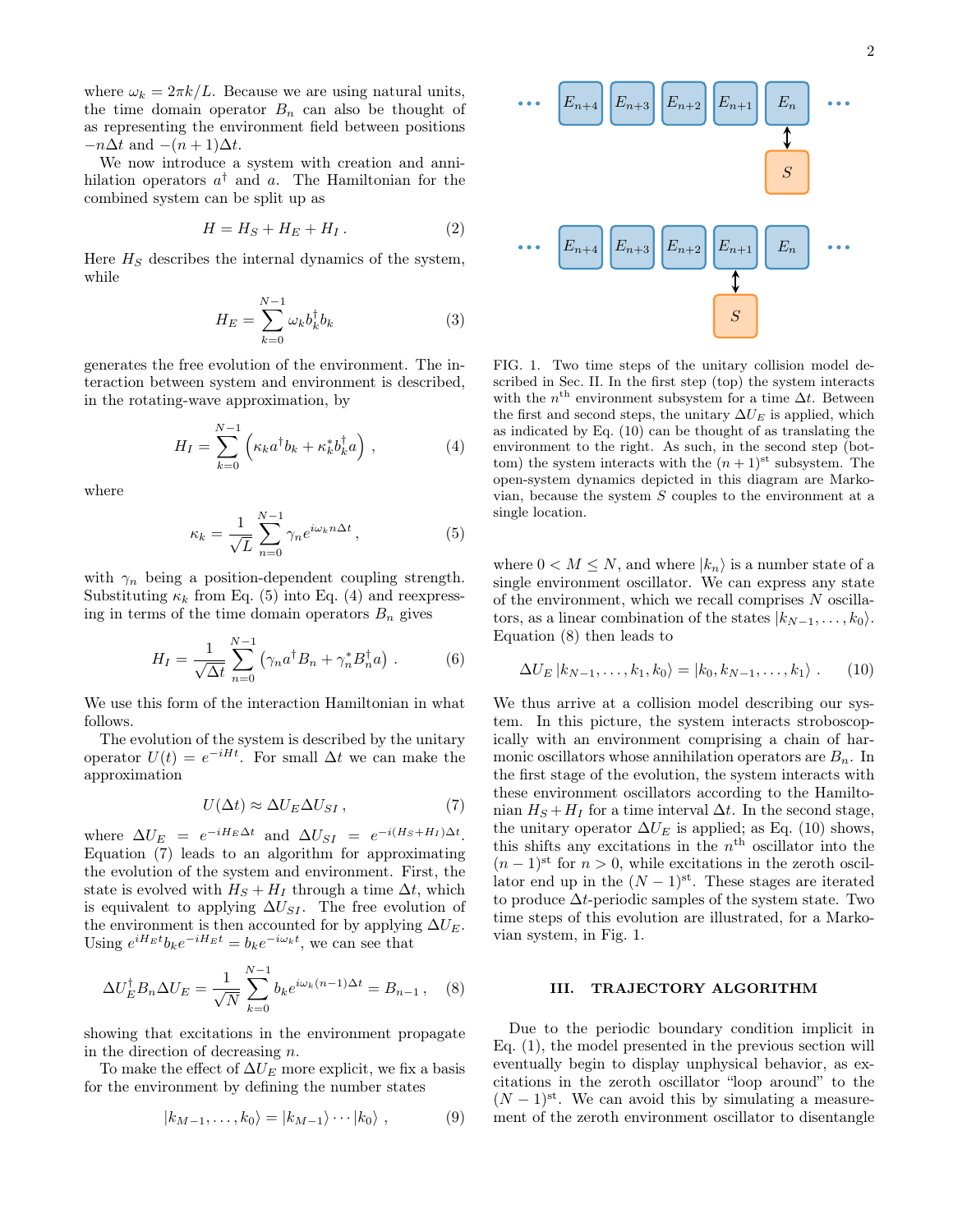

<span id="page-2-0"></span>FIG. 2. Schematic illustration of the trajectory algorithm described in Sec. [III,](#page-1-0) for a Markovian open system. From left to right: first, the system interacts with the environment, represented by a collision model, for a time  $\Delta t$ ; second, a simulated measurement is performed on the zeroth environment oscillator, disentangling it from the rest of the combined system; third, the environment oscillators are shifted along by one step, and interaction with the system resumes.

this oscillator from the system and the rest of the environment. The state of the zeroth oscillator can then be ignored in future time steps, thereby creating an absorbing boundary condition at the zeroth oscillator and allowing the simulation to continue indefinitely.

There are two ways in which this measurement can be represented. We can take the partial trace over the zeroth subsystem, representing a probability-weighted sum over the possible measurement outcomes, which would yield a density-matrix representation of the state of the system and environment. Alternatively, we can perform a Monte Carlo simulation of the application of the Born rule. Here we focus on the latter approach, which leads to a quantum trajectory unraveling of the system– environment combined state. Trajectories for the system alone can then be obtained by tracing out the environment, which will in general be a mixed-state trajectory. These trajectories for the system alone provide an unraveling of the system density matrix, in the same sense as the conventional algorithm does for Markovian systems, and are contextual: the specific decomposition of the density matrix obtained from the algorithm depends on the measurement set-up being simulated.

Our algorithm, illustrated in Fig. [2,](#page-2-0) involves three steps, which are iterated to obtain a discrete-time quantum trajectory for the combined system:

- <span id="page-2-1"></span>1. Apply  $\Delta U_{SI}$  by evolving the state of the combined system with the Hamiltonian  $(H_S + H_I)$  through a time  $\Delta t$ .
- <span id="page-2-2"></span>2. Make a simulated measurement of some observable of the zeroth environment oscillator.
- <span id="page-2-3"></span>3. Apply a truncated form of  $\Delta U_F$  to the postmeasurement state.

Step [1](#page-2-1) is easily performed by using any standard differential equation solver. We used ZVODE from ODE-PACK [\[21\]](#page-7-8), interfaced through SciPy [\[22\]](#page-7-9). We consider steps [2](#page-2-2) and [3](#page-2-3) in more detail below.

Step [2](#page-2-2) of our algorithm is to make a simulated measurement of some observable of the zeroth environment oscillator using the Born rule. The specific observable to be measured determines what kind of quantum trajectory we obtain. Two examples are considered in Secs. [III A](#page-3-0) and [III B,](#page-3-1) but for the time being we keep

things generic. Consider an observable of the zeroth oscillator with discrete eigenstates  $\{|q_i\rangle\}$ , corresponding to eigenvalues  ${q_j}$ . The probability of each measurement result is easily calculated as  $P(q_j) = |\langle q_j | \psi \rangle|^2$ , where  $|\psi\rangle$  is the state of the system and environment. A standard weighted pseudorandom choice is used to determine the measurement outcome at each step, and the zeroth oscillator is then projected into some fiducial state  $|\varphi\rangle$ :  $|\psi\rangle \rightarrow |\varphi\rangle \langle q_i |\psi\rangle$ . The choice of fiducial state is influenced by our chosen basis, which we discuss below.

Step [3](#page-2-3) of our algorithm is to apply a truncated form of  $\Delta U_E$ , denoted  $\Delta U_E$ , which is defined analogously to Eq. [\(10\)](#page-1-4). The states  $|k_{N-1}, \ldots, k_1\rangle |\varphi\rangle$  form a basis for the system after it has undergone the simulated measurement process described above, with the zeroth oscillator projected into the fiducial state  $|\varphi\rangle$ . We therefore define  $\Delta U_E$  by its action on these basis states:

<span id="page-2-4"></span>
$$
\Delta U_E |k_{N-1}, \dots, k_1\rangle |\varphi\rangle = |0, k_{N-1}, \dots, k_1\rangle . \tag{11}
$$

The effect of applying  $\Delta U_E$  is therefore to shift excitations in the  $n^{\text{th}}$  oscillator into the  $(n-1)^{\text{st}}$ , while "resetting" the  $(N-1)$ <sup>st</sup> to its vacuum state. We can easily construct a suitable  $\widetilde{\Delta U}_E$ :

$$
\widetilde{\Delta U}_E = \sum_{k_{N-1},\dots,k_1} \langle 0, k_{N-1},\dots,k_1 \rangle \langle k_{N-1},\dots,k_1 | \langle \varphi | . \quad (12)
$$

Alternatively, if  $|\varphi\rangle$  is chosen to be the vacuum state, the unitary  $\Delta U_F$  in fact already satisfies Eq. [\(11\)](#page-2-4).

Finally, we need to consider the truncation of the environment Hilbert space. Our environment comprises N harmonic oscillators, and we have chosen to represent these in a number-state basis. Our chosen truncation is to constrain the values of  $k_n$  that appear in Eq. [\(9\)](#page-1-7). In particular, we choose  $k_n \leq 1$ , so that each environment oscillator effectively becomes a qubit, and require the total number of excitations in the environment not to exceed some number:  $\sum_{n} k_n \leq K_{\text{max}}$ . As such, the basis states of the environment are all the combinations of  $0, 1, \ldots, K_{\text{max}}$  excitations. The simulations presented in this paper were performed with  $K_{\text{max}} = 2$  except where otherwise specified.

We have yet to specify exactly what is measured in step [2](#page-2-2) of our algorithm. In the following two subsections, we consider two different measurement schemes,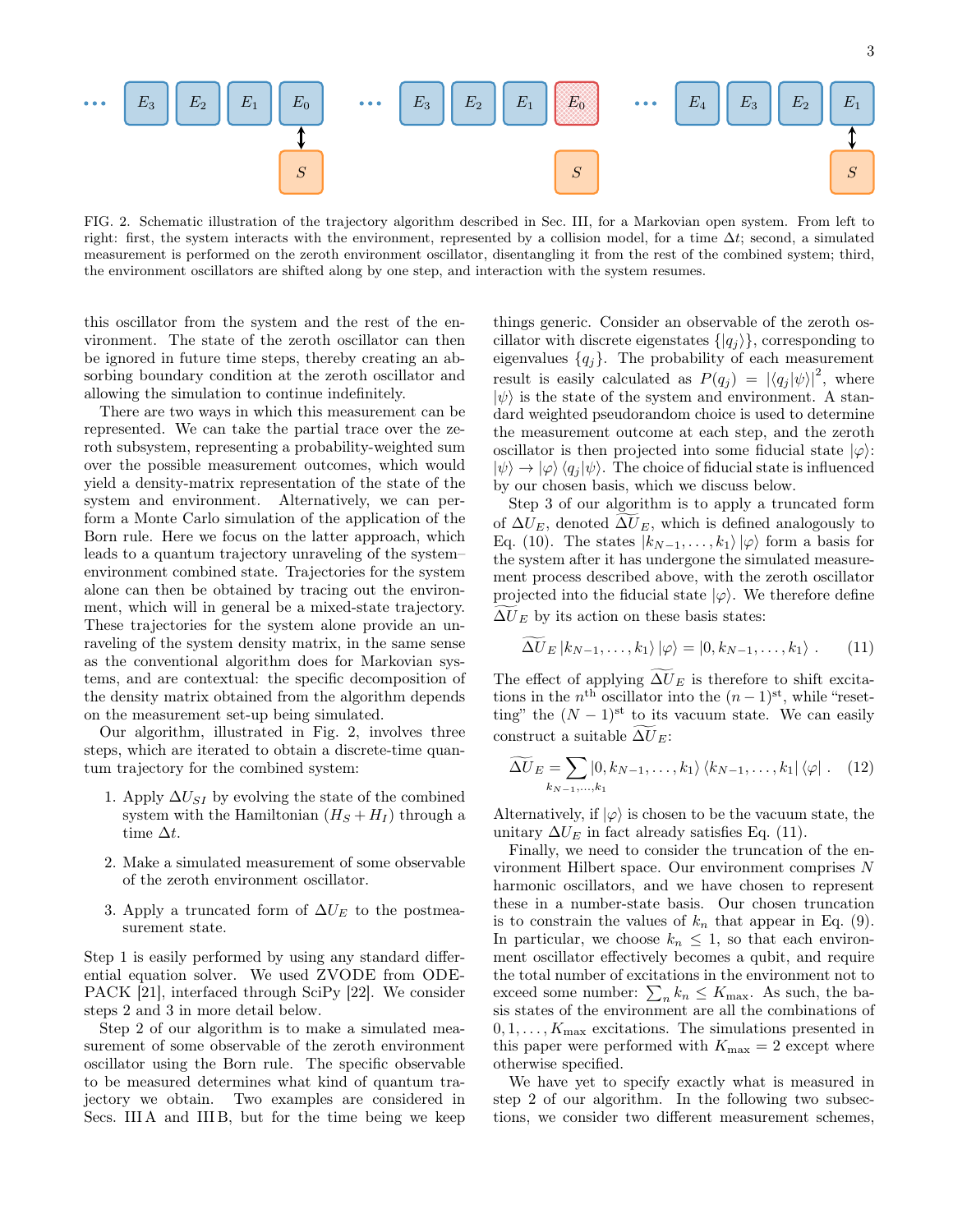and show in each case that our collision model reduces to the corresponding Markovian quantum trajectory algorithm in the appropriate limit.

## <span id="page-3-0"></span>A. Photodetection trajectories

Perhaps the simplest measurement scheme is to simulate detection of the excitation number in the zeroth oscillator. We show here that for a Markovian system this corresponds to the well-known quantum trajectory theory of direct photodetection.

For a Markovian system it is sufficient to consider a single environment oscillator, which means that the interaction Hamiltonian [\(6\)](#page-1-8) simplifies to

<span id="page-3-3"></span>
$$
H_I = \frac{1}{\sqrt{\Delta t}} \left( \gamma a^\dagger B + \gamma^* B^\dagger a \right) . \tag{13}
$$

As we have chosen to truncate the environment Hilbert space such that each oscillator contains at most one excitation, B is the lowering operator for a qubit. Coherent evolution through  $\Delta t$  followed by a measurement performed on the environment qubit represents a single time step of our collision model. Suppose the initial state of the combined system is  $|\psi(0)\rangle = |\psi_S\rangle|0\rangle$ . For small  $\Delta t$ , we can make the approximation

<span id="page-3-2"></span>
$$
|\psi(\Delta t)\rangle \approx \left(1 - \frac{\Delta t}{2} |\gamma|^2 a^{\dagger} a\right) |\psi_S\rangle |0\rangle - i \sqrt{\Delta t} \gamma^* a |\psi_S\rangle |1\rangle ,
$$
\n(14)

where we have neglected any internal dynamics of the system for simplicity. The excitation of the environment qubit  $B^{\dagger}B$  is then measured: the result 1 is identified with a "click" in a photodetector, while the result 0 is identified with no detection. From Eq. [\(14\)](#page-3-2), we can immediately see that the probability of such a click is  $|\gamma|^2 \langle \psi_S | a^\dagger a | \psi_S \rangle \Delta t$ , and that the normalized system state after such a detection will be  $a\ket{\psi_S}/\sqrt{\langle \psi_S|a^\dagger a |\psi_S \rangle},$ up to a phase factor. The state conditioned on no detection is  $\left(1 - \frac{\Delta t}{2} |\gamma|^2 a^{\dagger} a\right) |\psi_S\rangle$ , ensuring conservation of probability to first order in  $\Delta t$ . These are exactly the results of the conventional quantum trajectory theory of direct photodetection [\[1,](#page-6-0) [23\]](#page-7-10).

#### <span id="page-3-1"></span>B. Homodyne trajectories

We now wish to extend our trajectory treatment to homodyne detection. In this case, the system and environment are augmented with an ancillary system, the local oscillator. This is a harmonic oscillator prepared, at √ each time step, in a coherent state  $|\alpha \sqrt{\Delta t}|$ . The Hamiltonian describing the coherent evolution of the combined system, in the Markovian case, is again Eq. [\(13\)](#page-3-3). Note that the local oscillator does not evolve under this Hamiltonian because it is already prepared in the desired state.

Coherent evolution through  $\Delta t$ , followed by a joint measurement on the zeroth environment qubit and local oscillator, represents a single step of the stroboscopic evolution of a collision model.

Balanced homodyne detection consists in simultaneously measuring two environment observables,  $N_{+}$  and  $N_-,$  where

$$
N_{\pm} = \frac{1}{2} (B \pm C)^{\dagger} (B \pm C) , \qquad (15)
$$

and where B and C are annihilation operators for the zeroth environment qubit and the local oscillator respectively. The eigenstates of these operators are  $|n\pm\rangle =$  $(|0, n \rangle \pm |1, n - 1\rangle)/\sqrt{2}$  with  $n \geq 1$ , as well as the vacuum. We find

$$
N_{+} |n\pm\rangle = \lambda_{n\pm} |n\pm\rangle
$$
 and  $N_{-} |n\pm\rangle = \lambda_{n\mp} |n\pm\rangle$ , (16)

where  $\lambda_{\pm} = (n \pm \sqrt{n})/2$ . If  $|\alpha\rangle$  is a coherent state and  $|\varphi\rangle$ is some generic state of the qubit, we have the inner product  $\langle n \pm |\varphi, \alpha \rangle = e^{-|\alpha|^2/2} \alpha^{n-1} (\alpha \langle 0 | \varphi \rangle \pm \sqrt{n} \langle 1 | \varphi \rangle)/\sqrt{2n!}$ .

We now aim to show that this measurement scheme is equivalent to homodyne detection, in the relevant parameter regime. The argument proceeds much as it did for photodetection. The initial state is now  $|\psi(0)\rangle$  = for photodetection. The initial state is now<br> $|\psi_S\rangle |0, \alpha \sqrt{\Delta t} \rangle$ , meaning that Eq. [\(14\)](#page-3-2) becomes

$$
|\psi(\Delta t)\rangle \approx \left(1 - \frac{\Delta t}{2} |\gamma|^2 a^{\dagger} a\right) |\psi_S\rangle |0, \alpha \sqrt{\Delta t}\rangle
$$

$$
- i \sqrt{\Delta t} \gamma^* a |\psi_S\rangle |1, \alpha \sqrt{\Delta t}\rangle . \quad (17)
$$

Homodyne detection corresponds to a measurement in the  $|n\pm\rangle$  basis, and provided  $\Delta t$  is small enough the probability of observing states with  $n > 1$  will be negligible. We note that  $N_{\pm} |1 \pm \rangle = |1 \pm \rangle$ , while  $N_{\pm} |1 \mp \rangle = 0$ . As such, we have three eigenstates to consider:  $|0, 0\rangle$ , the vacuum state of the environment, corresponding to no detection;  $|1+\rangle$ , corresponding to a click in the  $N_+$ detector; and  $|1-\rangle$ , corresponding to a click in the N<sub>−</sub> detector. To first order in  $\Delta t$ , the corresponding inner products are

$$
\langle 0,0|\psi(\Delta t)\rangle = \left[1 - \frac{\Delta t}{2}\left(|\alpha|^2 + |\gamma|^2 a^\dagger a\right)\right]|\psi_S\rangle , \quad (18)
$$

$$
\langle 1 \pm |\psi(\Delta t)\rangle = J_{\pm} |\psi_S\rangle \sqrt{\Delta t}, \qquad (19)
$$

where we have defined

<span id="page-3-5"></span>
$$
J_{\pm} = \frac{\alpha \mp i\gamma^* a}{\sqrt{2}}.
$$
 (20)

These operators are, up to a phase convention, the jump operators that appear in the conventional trajectory algorithm for homodyne detection with finite local oscillator amplitude [\[24\]](#page-7-11). Finally, we arrive at the probabilities

<span id="page-3-4"></span>
$$
P_0 = 1 - \left( |\alpha|^2 + |\gamma|^2 a^\dagger a \right) \Delta t, \qquad (21)
$$

$$
P_{\pm} = \langle \psi_S | J_{\pm}^{\dagger} J_{\pm} | \psi_S \rangle \, \Delta t \,. \tag{22}
$$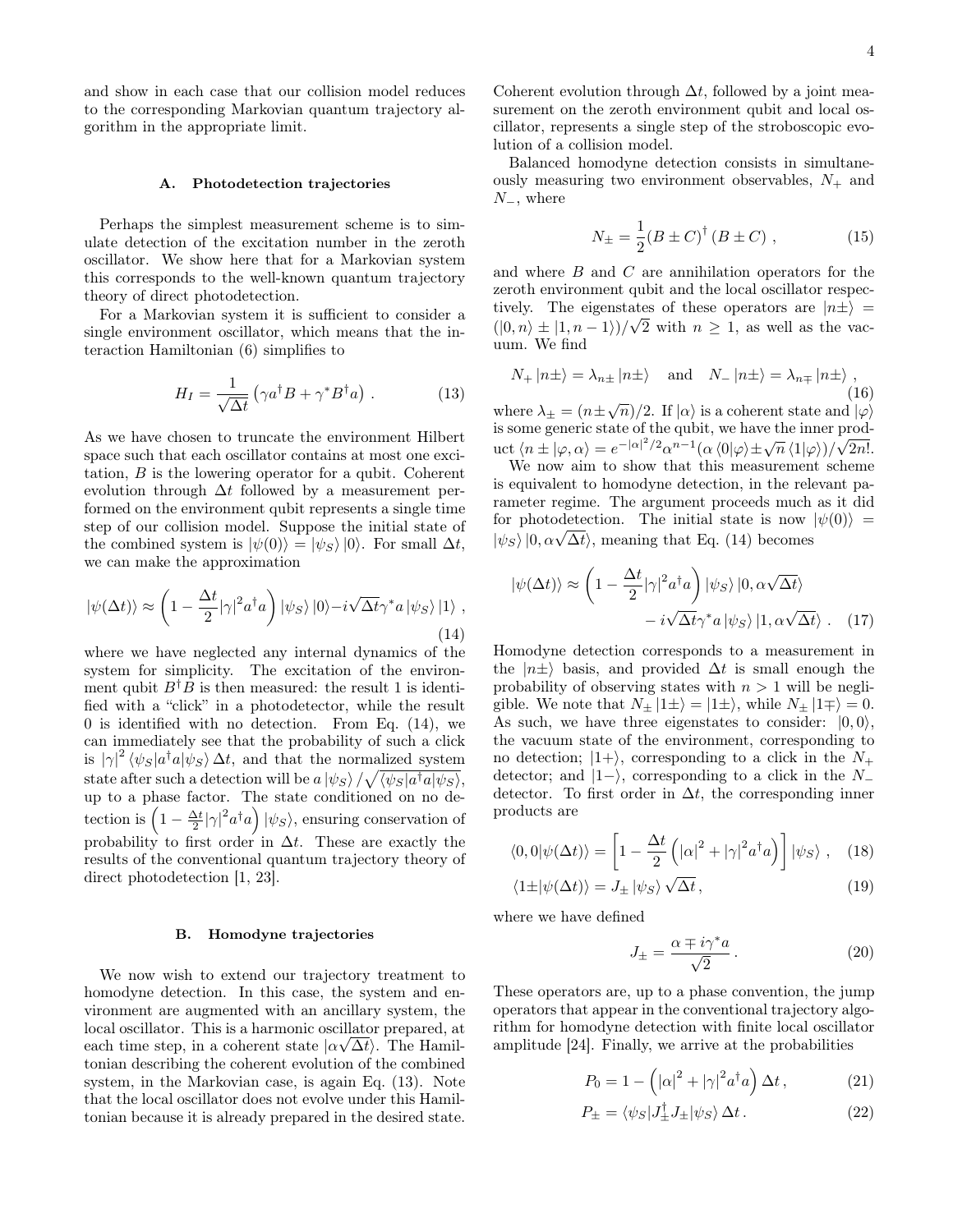We note in particular that Eq. [\(22\)](#page-3-4) is exactly what we would expect from the conventional trajectory algorithm. From this, we can conclude that the measurement scheme described above does indeed correspond to a trajectory simulation of homodyne detection, in the limit of small  $\Delta t$ .

A further simplification is possible: in a balanced homodyne detection scheme, the results of the N<sup>−</sup> measurement are subtracted from the results of the  $N_+$ measurement. As such we can, equivalently, measure the operator  $Q = N_+ - N_- = C^{\dagger}B + B^{\dagger}C$ . We can see that  $Q | n \pm \rangle = \pm \sqrt{n} | n \pm \rangle$ , along with, of course,  $Q|0,0\rangle = 0|0,0\rangle$ . Provided we only see eigenvalues with  $n \leq 1$  we can interpret this in the same way as the conventional homodyne algorithm: we have three possible measurement outcomes  $(\pm 1 \text{ or } 0)$  representing a click in each of the two detectors, or neither. This way of expressing the problem is computationally convenient because we only need to simulate measurement in a single output channel, where previously we had two.

For the equivalence between our collision model and a conventional trajectory simulation of homodyne detection to hold, we need to choose a small enough time step that there is at most one click in each interval. For this to be the case, we must decrease  $\Delta t$  quadratically as we increase  $\alpha$ , such that  $\alpha \sqrt{\Delta t}$  remains below some threshold. This is not computationally feasible, so for larger values of  $\alpha$  we inevitably end up performing simulations with large enough  $\Delta t$  that we observe the eigenvalues corresponding to  $n \geq 2$ , which will in general not be integers. Nonetheless, numerical comparisons to the conventional jump algorithm, such as those illustrated in Fig. [3,](#page-4-1) indicate that the correspondence remains approximately valid for a range of  $\alpha$ .

#### <span id="page-4-0"></span>IV. DELAYED COHERENT FEEDBACK

In Sec. [III](#page-1-0) we showed that our algorithm reproduces the results of conventional quantum trajectory theory for Markovian systems, when applied to both photodetection and homodyne detection. We now turn our attention to non-Markovian systems. The parameters  $\gamma_n$  that appear in Eq. [\(6\)](#page-1-8) describe position-dependent coupling of the system to the environment. Coupling at a single point, as considered in Sec. [III,](#page-1-0) leads to a Markovian open quantum system. If, on the other hand, the system couples to the environment at more than one location, the system can create excitations in the environment that interact again with the system at a later time. Put another way, the environment "remembers" the state of the system and feeds this information back coherently after some time delay. Here we consider perhaps the simplest example of such an environmental memory, wherein the system couples to the environment at exactly two spatial locations, creating a coherent environmental feedback loop with a discrete propagation delay. This kind of feedback has previously been studied in work on "atomic" emission in



<span id="page-4-1"></span>FIG. 3. Comparison of "counting" distributions for the homodyne detection of squeezed light. The system is a harmonic oscillator with Hamiltonian  $H_S = i\zeta (a^{\dagger^2} - a^2)$ , and the local oscillator field has amplitude  $\alpha e^{i\theta}$ . Orange lines (front) show results from the conventional trajectory algorithm with jump operators given by Eq. [\(20\)](#page-3-5); with this phase convention,  $\theta = 0$ corresponds to detection of the squeezed Y quadrature and  $\theta = \pi/2$  corresponds to the unsqueezed X quadrature. Blue lines (back) correspond to an analogous collision model simulation, with  $\gamma \Delta t = 0.01$  and up to 249 excitations in the local oscillator. The horizontal axis is the sum of measurements in an interval of length  $10/\gamma$ , after a "burn-in" time of  $4/\gamma$ that reduces the influence of transient dynamics. The squeezing parameter is given by  $\zeta = 0.1\gamma$ , and the system Hilbert space is truncated at nine excitations. Each histogram was prepared from 50,000 trajectories.



<span id="page-4-2"></span>FIG. 4. Collision model of an open quantum system with delayed coherent feedback. The system (yellow, below) couples to two different environment subsystems (blue, above), creating a feedback loop with delay  $\tau = M\Delta t$ .

front of a mirror [\[25](#page-7-12)[–28\]](#page-7-13) and in solid-state systems with significant propagation delays [\[29\]](#page-7-14). Figure [4](#page-4-2) illustrates a collision model for this set-up.

To make things more concrete, consider the interaction Hamiltonian [\(6\)](#page-1-8), with  $\gamma_0 = \gamma e^{i\phi}$ ,  $\gamma_M = \gamma$ , and  $\gamma_n = 0$ for all other  $n$ . This coupling describes an environmental feedback loop of length  $\tau = M\Delta t$ , with a phase advance of  $\phi$  in the loop. We choose as an example system a driven qubit, with free Hamiltonian  $H_S = \Omega(a^{\dagger} + a)$  in a frame rotating at the system resonant frequency, and the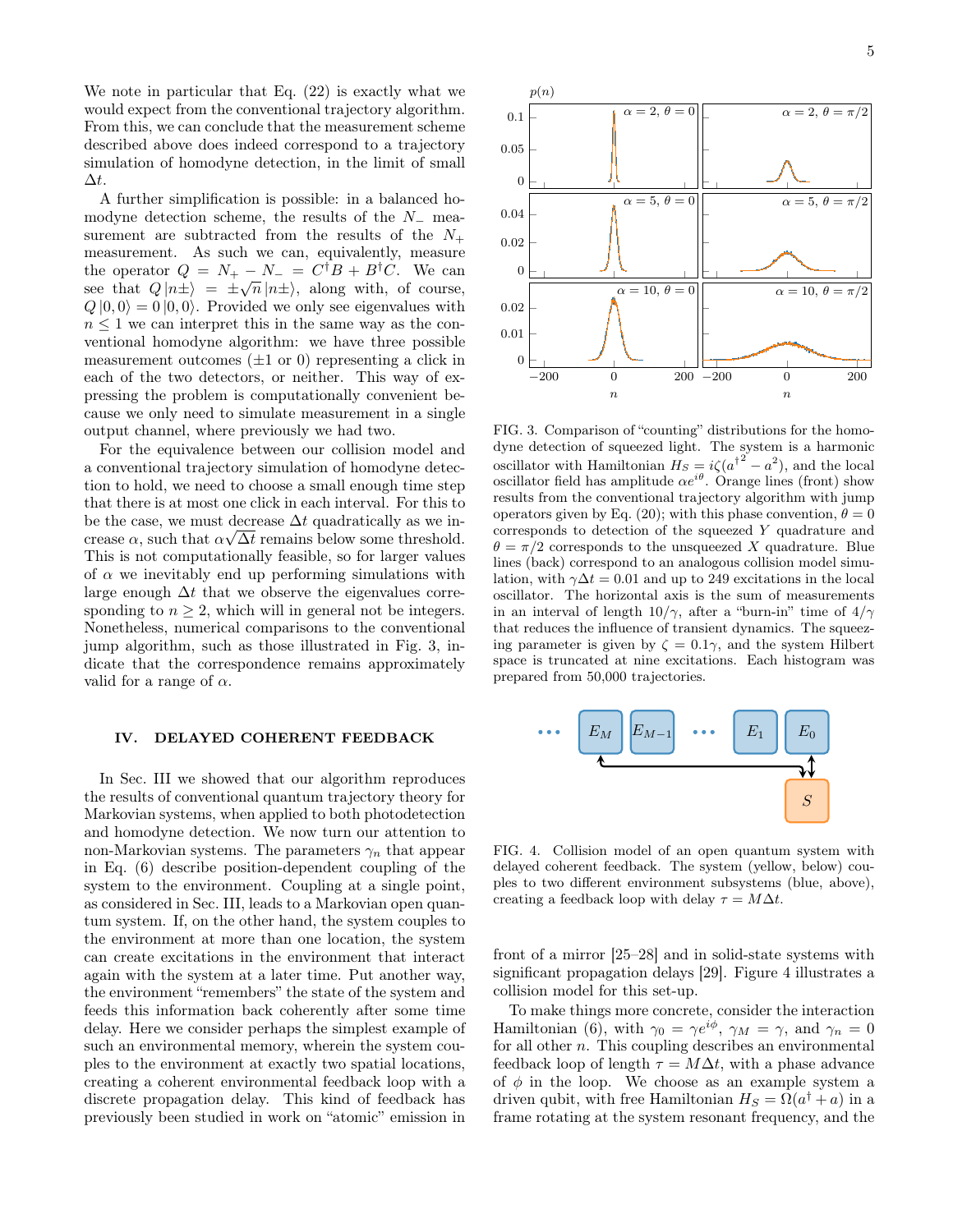system initially in its excited state. Sample trajectories, along with ensemble averages, calculated by using our collision model for this system with both photodetection and homodyne detection, are shown in Fig. [5.](#page-5-1) Without observing the in-loop field, we cannot tell whether a detected photon was emitted directly from the system or via the loop. This ambiguity means that trajectories for this system are, in general, mixed-state trajectories. Note, however, that this is not a property of coherent feedback as such: a detection delay results in mixed-state trajectories even for a system with Markovian dynamics.

We thus see that our algorithm is particularly well suited for simulating non-Markovian systems. The main computational advantage is that the algorithm is constant-space, requiring only enough computer memory to store the state of the system along with enough of the environment to model the feedback loop in question. This is in contrast to the approach introduced by Grimsmo [\[13\]](#page-7-1) and explored further in Ref. [\[30\]](#page-7-15), which requires an additional "copy" of the system Hilbert space after each delay cycle and thus consumes an amount of memory that grows exponentially with the number of delay intervals to be simulated. The approach adopted by Pichler and Zoller [\[14\]](#page-7-2), on the other hand, also has constant space complexity. Our algorithm has the further advantage that it allows us to simulate not just discrete feedback loops but other kinds of quantum memory as well. A continuous environmental memory kernel, where the evolution of the system depends most generally on its state at all previous times, may be approximated as a series of discrete feedback loops. This can be accomplished in our algorithm by choosing appropriate  $\gamma_n$ . Take as an example the exponential coupling

<span id="page-5-2"></span>
$$
\gamma_n = \sqrt{\gamma} \lambda \Delta t e^{-\lambda n \Delta t}, \qquad (23)
$$

with  $\lambda > 0$ . Substituting this coupling into Eq. [\(5\)](#page-1-1) and taking the continuum limit  $(L \to \infty)$  results in a Lorentzian spectral density  $J(\omega) = (2\pi)^{-1} \gamma \lambda^2/(\lambda^2 +$  $\omega^2$ ). This spectral density maps to a system coupled to a damped harmonic oscillator initially in the vacuum state [\[31,](#page-7-16) [32\]](#page-7-17); if the system is a qubit then this corresponds to the Jaynes–Cummings model [\[33\]](#page-7-18). As a proof of principle Fig. [6](#page-6-6) shows sample trajectories obtained with an exponential coupling and the environment truncated at a finite "length", and compares the ensemble average to results obtained using the Markovian master equation.

## <span id="page-5-0"></span>V. CONCLUSION

In this paper we introduced an algorithm to simulate quantum trajectories for non-Markovian systems, by using a collision model to represent the environment and its interaction with the system. The algorithm produces trajectory unravelings of the system density matrix. As is the case in the well-known Markovian theory of quantum trajectories, these unravelings are contextual



<span id="page-5-1"></span>FIG. 5. Trajectory simulations of a qubit with delayed coherent feedback. The upper four plots show the occupation number: (a), (b) for photodetection, and (c), (d) for homodyne detection with  $\alpha^2 = 100\gamma$ . Panels (a) and (c) correspond to emission from an initially excited system without driving, while panels (b) and (d) correspond to a driven qubit with  $\Omega/\gamma = 1$ . Twenty sample trajectories are plotted as solid blue lines for each configuration. The opacity of the blue curves provides an indication of how common a given trajectory is. Note in particular the trajectories without jumps that appear in darker blue in panels (a) and (b). The corresponding ensemble averages (25,000 trajectories) are shown as dotted orange lines. Trajectories of the Pauli Y operator are shown in panels (e) and (f), corresponding exactly to the driven cases (b) and (d); the onset of the feedback is visible in the ensemble average at  $t = \tau$ . The other parameters are  $\phi = \pi$ ,  $\gamma \tau = 0.5$ ,  $\gamma \Delta t = 0.01$ , and local oscillator dimension 250.

in the sense that they depend on the measurement setup. We provided two versions of the algorithm, corresponding to photodetection and homodyne detection respectively, and illustrated the algorithm's application to two signature examples of non-Markovian dynamics: a coherent feedback loop with a discrete delay, and the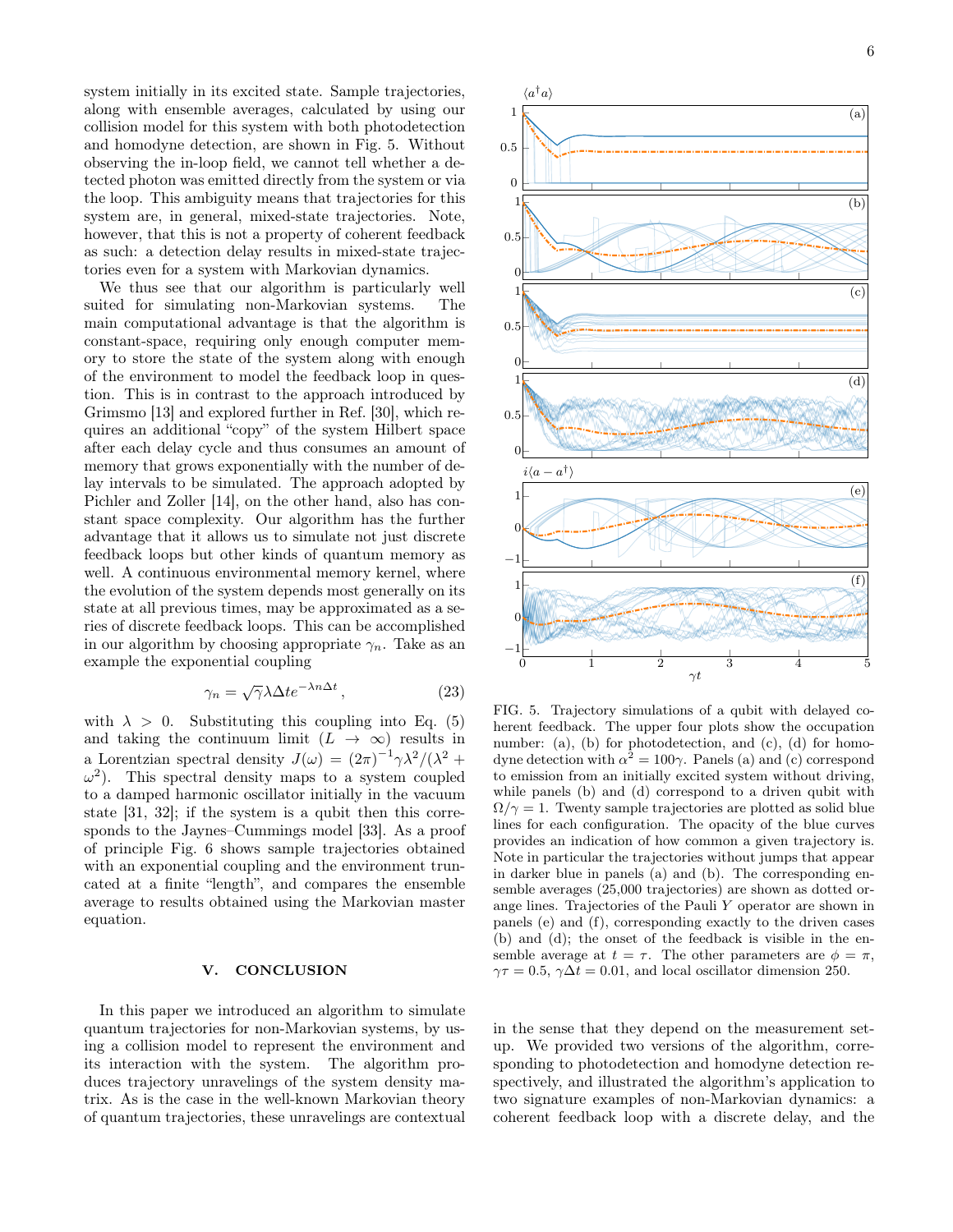

<span id="page-6-6"></span>FIG. 6. Comparison of simulations with the exponential cou-pling [\(23\)](#page-5-2), with  $L = 5$ . Fifty sample photodetection trajectories are plotted as thin blue lines, with the ensemble average (10,000 trajectories) in orange. The broken lines show equivalent simulations using the Markovian master equation for the Jaynes–Cummings model: for the dashed green curve, the cavity Hilbert space was truncated at the single-excitation level, while up to 20 excitations were allowed for the dotted red curve. The trajectory simulations used  $K_{\text{max}} = 1$ , so the ensemble average agrees well with the single-excitation master equation. The multiple-excitation master equation begins to diverge at  $\gamma t \approx 1$ , as the environment excitation level increases. The other parameters are  $\Omega/\gamma = 1$ ,  $\lambda/\gamma = 1$ , and  $\gamma \Delta t = 0.005$ . The size of the environment has been truncated at  $L = 5\gamma^{-1}$ .

Lorentzian spectral density that arises in the Jaynes– Cummings model.

Our simulation method has computational advantages over some alternative approaches. In particular, while the algorithm requires us to simulate a portion of the environment—the "memory"—in addition to the system, the Hilbert-space dimension of this environmental memory remains constant irrespective of the simulation time, meaning that the algorithm has constant space complexity. The algorithm acts on a pure state of the system and environment, which consumes less computer memory than a density-matrix representation—an advantage our approach shares with stochastic approaches derived from Markovian quantum trajectory theory.

Because our approach is derived directly from a fundamental model of a system interacting with an assemblage of harmonic oscillators, it has in principle very wide applicability when used as a brute force method, given enough computing power. An efficient implementation, however, requires a sufficiently compact representation of the part of the environment containing the memory. The systems studied in this paper have finite-length memories that are only ever populated with one or two photons. Systems with very long memories, or systems whose timescales require a very small step size  $\Delta t$ , may pose computational difficulties for this method because the number of environment subsystems would be large. The same is true of environments with more than one spatial dimension. Performance issues could also arise with systems that scatter many photons into the environment, necessitating a large  $K_{\text{max}}$ . In these cases, alternative methods of "compressing" the environment state may be required. One possibility is to adapt a matrix product state approach, as used for example by Pichler and Zoller [\[14\]](#page-7-2), for use in quantum trajectory simulations.

Quantum trajectory theory is of interest beyond its use as a numerical tool. Genuine quantum trajectories provide an accurate description of the evolution of a system, conditioned on a sequence of observations of the system's output. The contextuality of a specific trajectory unraveling, depending as it does on the measurement scheme chosen by the observer, has been described as "subjective reality" in the context of quantum measurement theory [\[34\]](#page-7-19). The algorithm presented in this paper generates genuine, measurement-conditioned quantum trajectories for a fairly large class of non-Markovian open quantum systems, namely those where the environment can be represented as a collision model with a position-dependent coupling. This connection to the theory of quantum measurement opens up the possibility of analyzing non-Markovian systems from a new perspective.

### ACKNOWLEDGMENTS

The simulations presented in this paper were performed with the aid of the Python library QuTiP [\[35\]](#page-7-20). The author would like to acknowledge Howard Carmichael for his guidance and many fruitful suggestions, and, through him, the support of the Dodd-Walls Centre for Photonics and Quantum Technologies. The author also gratefully acknowledges valuable discussions with Jim Cresser.

- <span id="page-6-0"></span>[1] H. J. Carmichael, An open systems approach to quantum optics (Springer-Verlag, Berlin Heidelberg, 1993).
- <span id="page-6-1"></span>[2] H. M. Wiseman and J. M. Gambetta, [Phys. Rev. Lett.](http://dx.doi.org/10.1103/PhysRevLett.101.140401) 101[, 140401 \(2008\).](http://dx.doi.org/10.1103/PhysRevLett.101.140401)
- <span id="page-6-2"></span>[3] W. T. Strunz, [Phys. Lett. A](https://dx.doi.org/10.1016/S0375-9601(96)00805-5) **224**, 25 (1996).
- [4] L. Diósi and W. T. Strunz, [Phys. Lett. A](https://dx.doi.org/10.1016/S0375-9601(97)00717-2) 235, 569 (1997).
- [5] L. Diósi, N. Gisin, and W. T. Strunz, [Phys. Rev. A](https://dx.doi.org/10.1103/PhysRevA.58.1699) 58, [1699 \(1998\).](https://dx.doi.org/10.1103/PhysRevA.58.1699)
- [6] W. T. Strunz, L. Diosi, and N. Gisin, [Phys. Rev. Lett.](http://dx.doi.org/10.1103/PhysRevLett.82.1801)

82[, 1801 \(1999\).](http://dx.doi.org/10.1103/PhysRevLett.82.1801)

- [7] H.-P. Breuer, Phys. Rev. A **70**[, 012106 \(2004\).](http://dx.doi.org/10.1103/PhysRevA.70.012106)
- [8] J. Piilo, S. Maniscalco, K. Härkönen, and K.-A. Suominen, [Phys. Rev. Lett.](http://dx.doi.org/10.1103/PhysRevLett.100.180402) 100, 180402 (2008).
- <span id="page-6-3"></span>[9] N. Megier, W. T. Strunz, C. Viviescas, and K. Luoma, [Phys. Rev. Lett.](https://dx.doi.org/10.1103/PhysRevLett.120.150402) 120, 150402 (2018).
- <span id="page-6-4"></span>[10] S. Campbell, F. Ciccarello, G. M. Palma, and B. Vacchini, Phys. Rev. A 98[, 012142 \(2018\).](https://dx.doi.org/10.1103/PhysRevA.98.012142)
- <span id="page-6-5"></span>[11] S. Kretschmer, K. Luoma, and W. T. Strunz, [Phys. Rev.](https://dx.doi.org/10.1103/PhysRevA.94.012106)